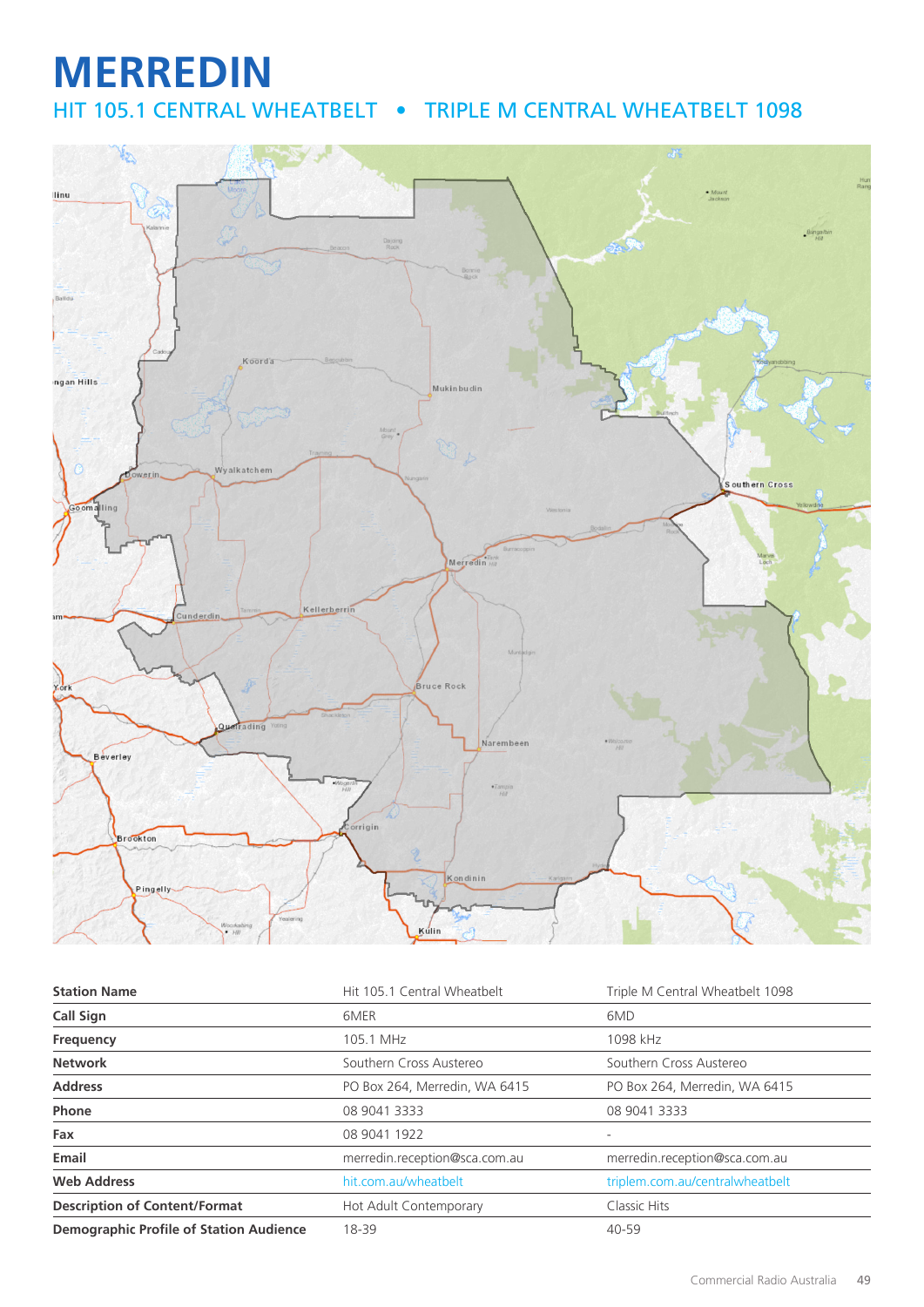Merredin is located 300 kilometres inland, halfway between Perth and Kalgoorlie, in the heart of Western Australia's central Wheatbelt. Rolling plains that produce vast quantities of wheat surround the area. Merredin provides a range of services to the surrounding farming communities and residents of those towns, including telecommunications, rail and other transport and a growing support for mining in the eastern part of the area.

In comparison to the 2011 census, the population within the radio licence area of Merredin has decreased by 2.11% to 17,496. The birthplace for 82% of the population was Oceania including Australian, New Zealander, Indigenous and Islander persons.

2,621 people (15%) were attending an educational institution in 2016, with 59% of those were in infants or primary, 30% attending a secondary educational institution, 7% attending TAFE, and 4% attending university or another tertiary institution. Of 4,713 people (27%) who already have a tertiary qualification, 26% have a degree and 74% have a certificate, diploma or another tertiary qualification.

The stability of the area is reflected in the high level of home ownership. Of the total dwellings (6,438) in Merredin, 46% are owned outright and 22% are mortgaged. Private rental properties represent 22% of total dwellings.

21% of the total households in Merredin have a household income range between \$21,000 – \$41,999pa, 24% between \$42,000 – \$77,999pa and 12% between \$78,000 – \$103,999pa.

#### **AGRICULTURE**

Crops are the major agricultural produce in the region with many farmers also running a variety of stock. Over 1.4 million tonnes of wheat for grain and 1.9 million tonnes of cereal for grain were produced.

The area also produces wool. The farms in the region support over 1.3 million sheep and lambs. In the eastern area of the region, mining has become a major industry and earner for the area.

#### EMPLOYMENT

The majority (64%) of the labour force of 8,560 is employed full time. The main industries of employment are:

- Agriculture Forestry and Fishing;
- Education and Training/Health Care and Social Assistance; and
- Wholesale Trade/Retail Trade/Accommodation and Food Services.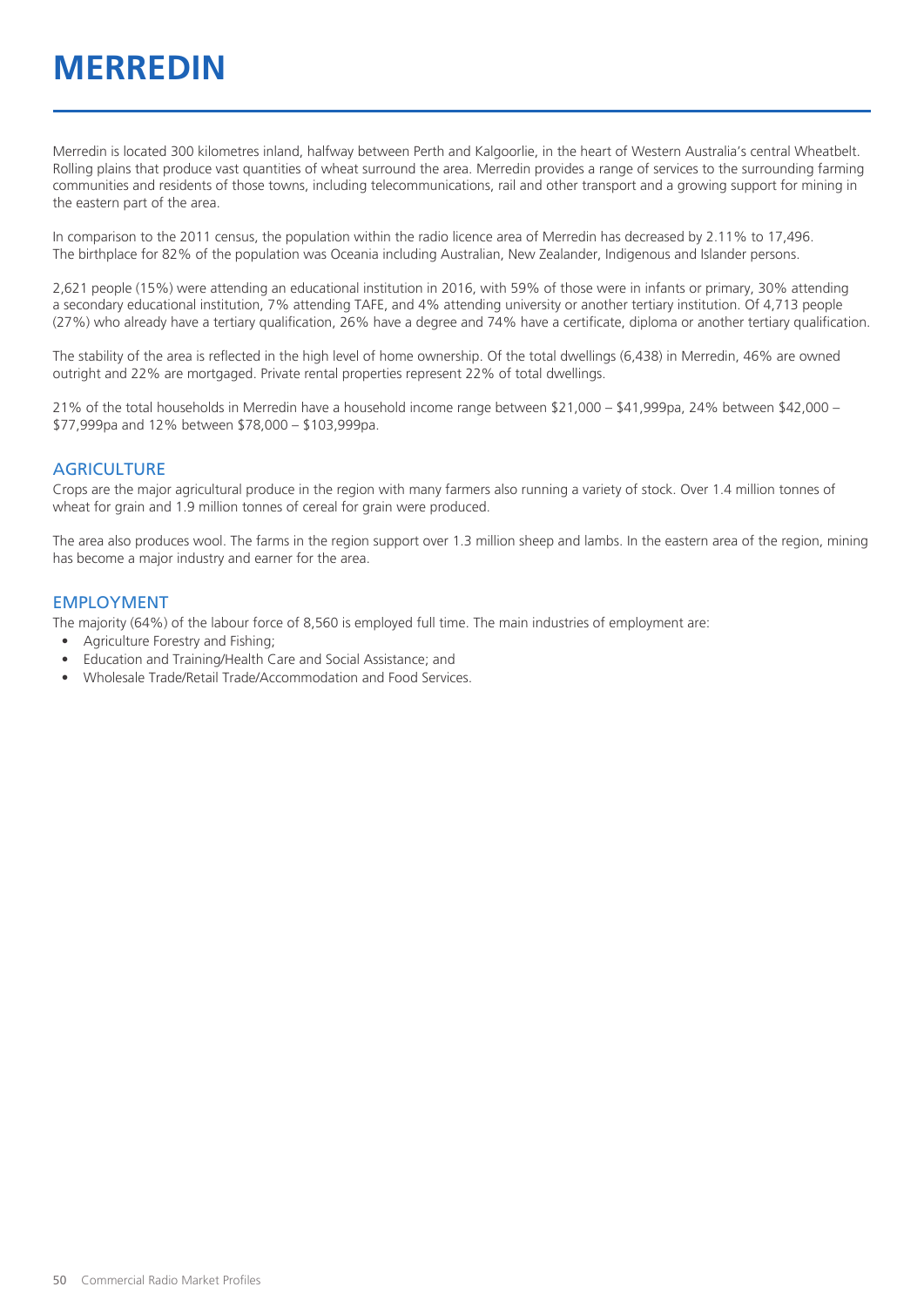# **MERREDIN**

## AGE COHORTS

| Age                   | Male  | Female | Total    | <b>Market</b><br>population |
|-----------------------|-------|--------|----------|-----------------------------|
| $10 + \gamma$ ears    | 8,143 | 7,005  | 15,148   | 86.58%                      |
| 0-9 years             | 1,202 | 1,146  | 2,348    | 13.42%                      |
| $10-17$ years         | 767   | 603    | 1,370    | 7.83%                       |
| 18-24 years           | 614   | 450    | 1,064    | 6.08%                       |
| 25-39 years           | 1,543 | 1,420  | 2,963    | 16.94%                      |
| 40-54 years           | 1,992 | 1,718  | 3,710    | 21.2%                       |
| 55-64 years           | 1,476 | 1,216  | 2,692    | 15.39%                      |
| 65-74 years           | 1,110 | 872    | 1,982    | 11.33%                      |
| 75+ years             | 641   | 726    | 1,367    | 7.81%                       |
| Total 2011 population | 9,523 | 8,351  | 17,874   |                             |
| Total 2016 population | 9,345 | 8,151  | 17,496   | 100%                        |
| % change 2011-2016    |       |        | $-2.11%$ |                             |

#### LABOUR FORCE

| <b>Employment classification</b> | Total | Labour force |
|----------------------------------|-------|--------------|
| Full-time employed               | 5.424 | 63.36%       |
| Part-time employed               | 2,193 | 25.62%       |
| Not stated employed              | 553   | 6.46%        |
| Unemployed                       | 390   | 4.56%        |
| <b>Total labour force</b>        | 8.560 | 100%         |

### HOUSEHOLD INCOME

| Income range (pa)       | <b>Total</b> | Occupied<br>dwellings |
|-------------------------|--------------|-----------------------|
| $$0 - $7,749$           | 113          | 1.77%                 |
| $$7,750 - $20,999$      | 311          | 4.88%                 |
| $$21,000 - $41,999$     | 1,348        | 21.15%                |
| $$42,000 - $77,999$     | 1,517        | 23.8%                 |
| $$78,000 - $103,999$    | 740          | 11.61%                |
| $$104,000 - $129,999$   | 543          | 8.52%                 |
| $$130,000 - $155,999$   | 342          | 5.36%                 |
| $$160,000 - $181,999$   | 187          | 2.93%                 |
| $$182,000 - $207,999$   | 149          | 2.34%                 |
| $$208,000+$             | 306          | 4.8%                  |
| Not stated              | 819          | 12.85%                |
| <b>Total households</b> | 6,375        | 100%                  |

#### FAMILY STRUCTURE

| <b>Type of family</b>         | Total | <b>Total families</b> |
|-------------------------------|-------|-----------------------|
| Couple families - Children    | 1,702 | 38.48%                |
| Couple families - No children | 2,199 | 49.72%                |
| Single parents                | 493   | 11.15%                |
| Other families                | 79    | 0.66%                 |
| <b>Total families</b>         | 4,423 | 100%                  |

## **OCCUPATION**

| <b>Employment classification</b>                                     | Total | <b>Occupations</b> |
|----------------------------------------------------------------------|-------|--------------------|
| Managers/Professionals                                               | 3,419 | 42.1%              |
| Technicians & trade workers/<br>Community & personal service workers | 1,660 | 20.44%             |
| Clerical & administrative workers                                    | 717   | 8.83%              |
| Sales workers                                                        | 388   | 4.78%              |
| Machinery operators & drivers/Labourers                              | 1,825 | 22.47%             |
| Not stated                                                           | 113   | 1.39%              |
| <b>Total</b>                                                         | 8.122 | 100%               |

#### INDUSTRY

| Industry                                                                                                      | Total | Workforce |
|---------------------------------------------------------------------------------------------------------------|-------|-----------|
| Agriculture, forestry & fishing                                                                               | 2,814 | 35.07%    |
| Mining                                                                                                        | 379   | 4.72%     |
| Manufacturing/Electricity, gas, water &<br>waste services/Construction                                        | 709   | 8.84%     |
| Wholesale trade/Retail trade/<br>Accommodation & food services                                                | 931   | 11.6%     |
| Transport, postal & warehousing/<br>Information, media & communications                                       | 501   | 6 24%     |
| Financial & insurance services/<br>Rental hiring & real estate services/<br>Administration & support services | 223   | 2.78%     |
| Professional scientific & technical services                                                                  | 121   | 1.51%     |
| Public administration & safety                                                                                | 530   | 661%      |
| Education & training/Health care &<br>social assistance                                                       | 1,267 | 15.79%    |
| Arts & recreation services                                                                                    | 35    | 0.44%     |
| Other services                                                                                                | 195   | 2.43%     |
| Not stated                                                                                                    | 319   | 3.98%     |
| <b>Total</b>                                                                                                  | 8.024 | 100%      |

#### ANNUAL HOUSEHOLD EXPENDITURE

| <b>Product or service</b>            | $$000's$ (pa) |
|--------------------------------------|---------------|
| Food & non-alcoholic beverages       | 80,180        |
| Alcoholic beverages                  | 10,412        |
| Clothing & footwear                  | 14,074        |
| Household furnishings & equipment    | 20,415        |
| Furniture & floor covering           | 6,956         |
| Household appliances                 | 5,337         |
| Household services & operation       | 14,452        |
| Medical care & health expenses       | 32,439        |
| Motor vehicle purchase               | 10,142        |
| Motor vehicle running costs          | 46,605        |
| Recreation                           | 59,906        |
| Recreational & educational equipment | 14,067        |
| Holidays                             | 26,699        |
| Personal care                        | 9,881         |